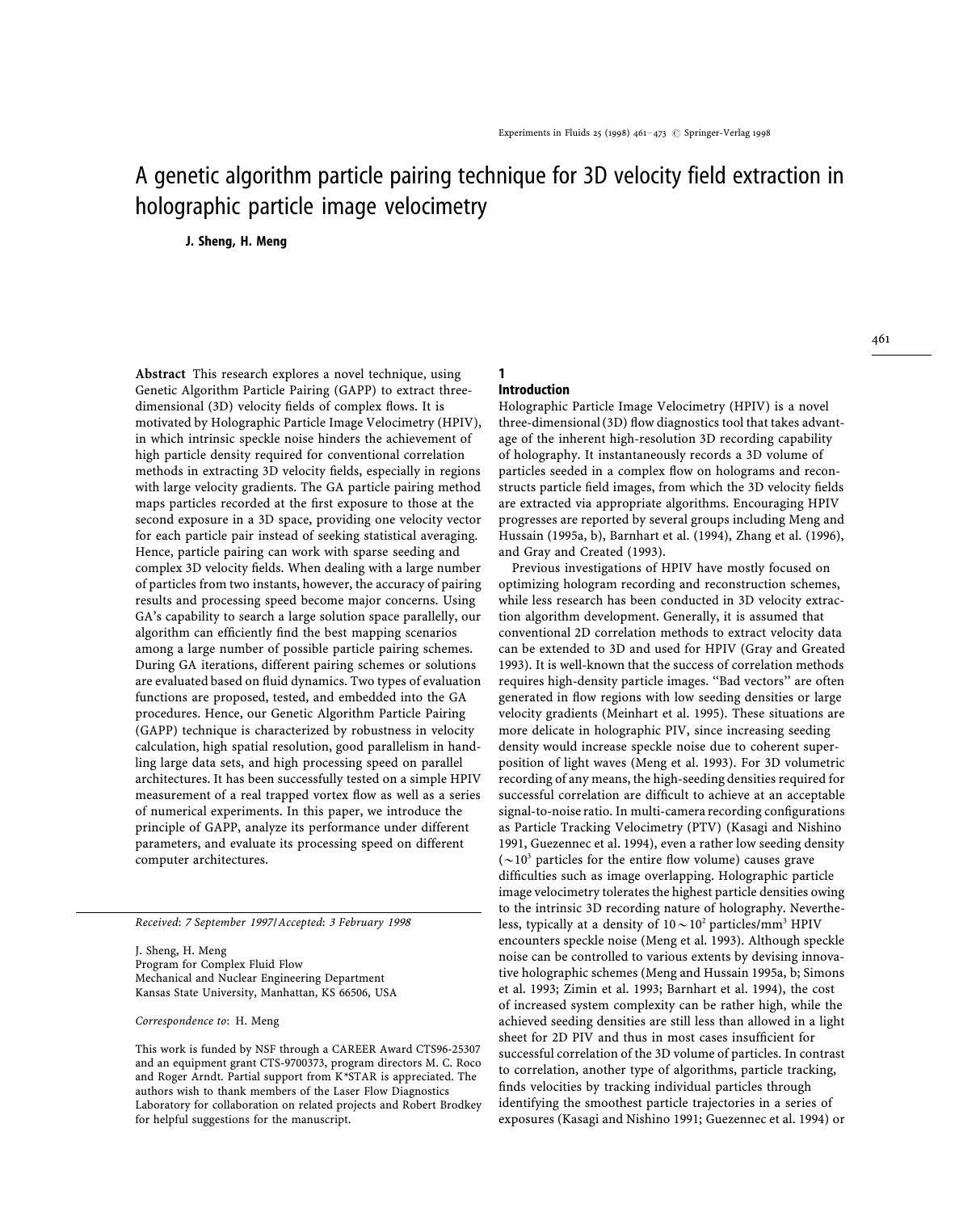tracking groups of particles by imposing certain restrictions (Yamamoto et al. 1993; Okamoto et al. 1995a, b; Wernet et al. 1993, 1995; Baek and Lee 1996; Cowen and Monismith 1997). Due to high computational requirements, these tracking methods do not provide sufficient spatial resolution and processing speed to be used in holographic PIV, where the data quantity is tremendous (typically 1 Gbytes per hologram or  $10^6 \sim 10^8$  velocity vectors after processing).

462

Clearly, new data processing approaches need to be explored for velocity extraction in HPIV. Our past experience shows that accuracy of velocity field extraction is greatly enhanced if intelligence is introduced to the particle image processing whenever statistical methods fail. With intelligence involved, there is no need to overly seed the fluid just to provide the average velocity in a finite region (as with correlation methods), nor any need for a number of successive exposures to provide the smoothest trajectories (as with tracking methods). Meng and Hussain (1995a, b) demonstrated an HPIV measurement of high-spatial-resolution 3D velocity and vorticity fields. Their data were processed from an in-line hologram via IROV (In-line Recording Off-axis Viewing) technique using correlation mixed with human-assisted particle pairing. From their experience, correlation methods fail to give the correct results in regions with large velocity gradients (such as inside a vortex core), even though the particle pairs are obvious to the operator's eyes. This shows that although sufficient information about the flow velocity field is recorded by a hologram, methods relying on statistical averaging are often insufficient for extracting wanted data. We hence propose that ''smart'' or ''intelligent'' algorithms need to be developed in lieu of purely statistical methods.

We develop a new algorithm, identified as Genetic Algorithm Particle Pairing (GAPP), which performs particle pairing using Artificial Intelligence (AI). In an abstract sense, particle pairing is a process of mapping/transformation from the space of the first-exposure particles to that of the second. These two spaces consist of particle centroid locations extracted from holographically reconstructed images. Since there exist many mapping possibilities, out of which only one corresponds to the correct velocity field, different mapping schemes need to be numerated and ''filtered'' for the best one to emerge. Without the aid of statistics, this filtering must rely on good judgment. Like in the common practice of post-processing to clean up ''bad vectors'', intelligence can be incorporated by making sense out of the vectors through fluid dynamics itself. In our algorithm, this judgment is made during the extraction of velocity vectors from particle images, not after. This ''intelligence'' is incorporated in our algorithm via the evaluation function in Genetic Algorithm (GA). In other words, GAPP uses fluid dynamics as its filtering criteria to pair a group of particles instead of statistical averaging, thus, it is more suitable for large velocity gradients and low particle density regions in a 3D volume.

Usually, the search for the best pairing scenario is a lengthy process in the presence of a large number of particles. However, GA offers a superior capability of searching a large solution space and inherent parallelism to pair a large number of particles simultaneously and intelligently (Goldberg 1989; Michalewicz 1992). In this way, GAPP promises to be practical.

We were informed that Tukiji et al. (1994) also proposed a GA approach for particle tracking in 2D PIV. However, they did not address the important aspects such as handling a large number of particle pairing scenarios, defining proper evaluation functions with physical meanings, designing suitable genetic operators (tailored for particle pairing), and studying algorithm performance. All of these issues are critical to the success of a GA application to velocity field extraction. Furthermore, their work did not address 3D velocity field extraction. Our GAPP algorithm aims at 3D velocity extraction by pairing a large number of particles in a 3D volume, and our evaluation functions are defined based on the dynamics of fluid flow. Supported by a set of specially designed genetic operators, our algorithm shows robustness and high processing speed. This enables our algorithm to pair particles in a 3D space accurately and efficiently. We show with this work that GAPP is not merely a concept but a practical experimental alternative to conventional correlation methods, especially for 3D velocimetry.

## **Principle of genetic algorithm particle pairing**

## **2.1**

**2**

## **Introduction to genetic algorithm**

Genetic Algorithm is a searching process based on the laws of natural selection and genetics (Goldberg 1994). Usually, a simple GA consists of three operations: *Selection*, *Genetic Operations* (which include initialization, crossover, and mutation), and *Replacement*. The basic GA cycle is shown in Fig. 1.

The population upon which the GA evolution takes place comprises a group of chromosomes that represent possible solutions of the problem and from which parents for a new generation are selected. By evaluating fitness values for all chromosomes, a particular group of chromosomes is selected from the population as parents to generate offspring (new solutions of the problem). The better its fitness, the greater chance a chromosome stands to be selected as a parent for re-production. Fitness values for offspring are evaluated in the same fashion as for their parents, and then, chromosomes in the current population are replaced by offspring based on certain replacement strategies.

Such a GA cycle is repeated until the termination criterion is reached. If all goes well throughout this process of simulated evolution, the best chromosomes in the final population



**Fig. 1.** A basic genetic algorithm cycle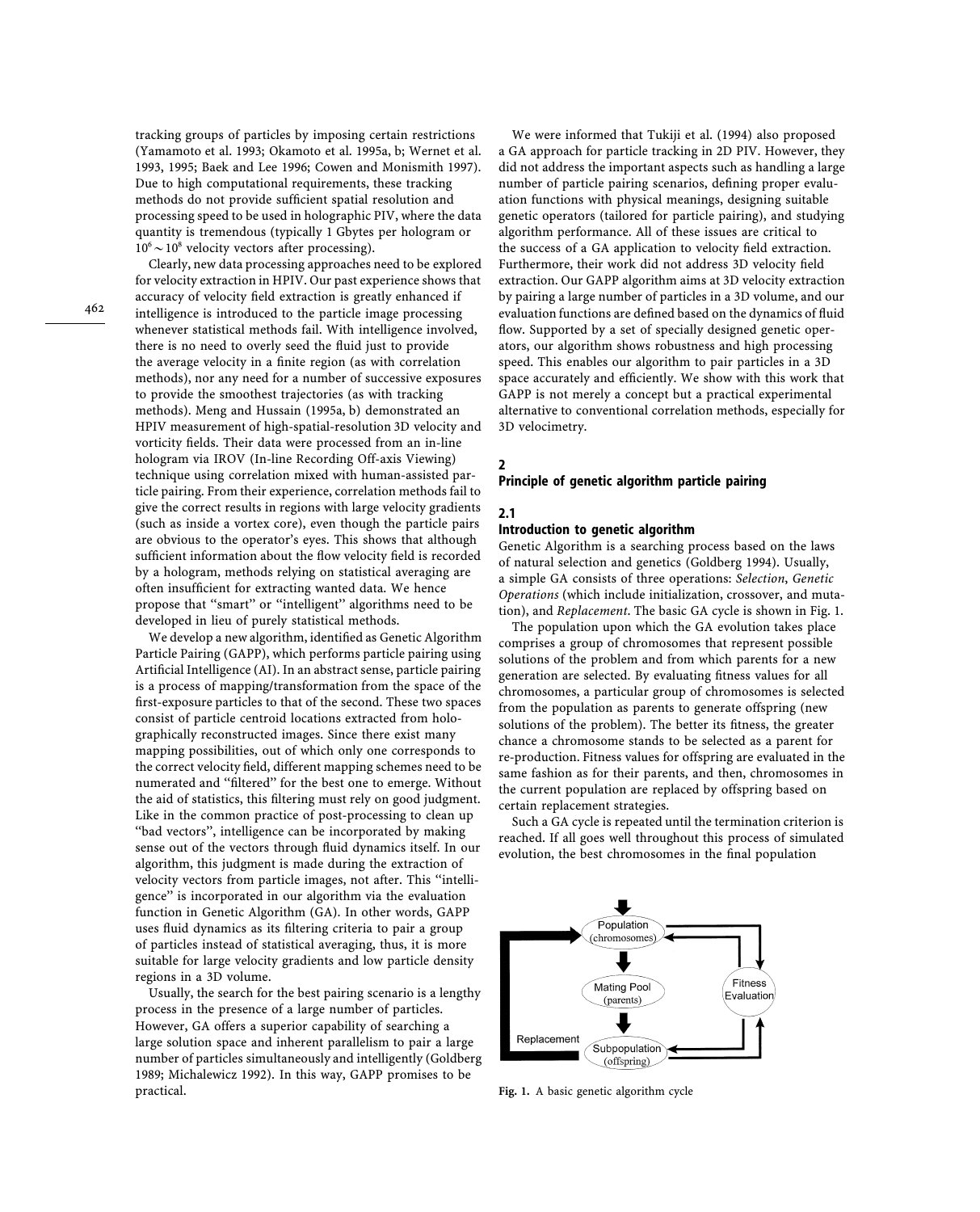comprise a highly evolved solution group to the problem. Although GA cannot always guarantee the absolutely correct answers, it is a practical, efficient, and highly reliable means to solving conventionally Non-Programmable (NP) problems, such as those having a huge or infinite searching space like the particle-pairing problem studied in this paper.

#### **2.2**

#### **Particle pairing**

Mathematically, the particles in two exposures form two phase spaces,  $P<sup>1</sup>$  and  $P<sup>2</sup>$ :

$$
P^1 = (p_1^1, p_2^1, \ldots, p_n^1) \in R^n, \quad P^2 = (p_1^2, p_2^2, \ldots, p_m^1) \in R^m \qquad (1)
$$

where  $p_i^1 = (x, y, z) \in R^3$ ,  $p_i^2 = (x, y, z) \in R^3$ . The elements of i i these two phase spaces are the 3D position vectors of particle centroids. These two phase spaces, in general, do not necessarily have the same dimensions. For example, some *identified* particles are not *real* particles but speckle noise. The pairing scheme is viewed as a mapping (*T* ) from an *n*-dimensional phase space  $P<sup>1</sup>$  to an *m*-dimensional space  $P<sup>2</sup>$ :

$$
P^1 \stackrel{\mathrm{T}}{\Leftrightarrow} P^2 \tag{2}
$$

This mapping is further represented by an  $m \times n$  matrix (**T**), which transforms an n-dimensional vector consisting of particles in  $P<sup>1</sup>$  to an m-dimensional vector consisting of particles in  $P^2$ :

$$
\begin{bmatrix} p_1^2 \\ p_2^2 \\ \vdots \\ p_m^2 \end{bmatrix} = \begin{bmatrix} t_{1,1} & t_{1,2} & \cdots & t_{1,n} \\ t_{2,1} & \cdots & t_{2,n} \\ \vdots & \ddots & \vdots \\ t_{m,1} & & t_{m,n} \end{bmatrix} \times \begin{bmatrix} p_1^1 \\ p_2^1 \\ \vdots \\ p_n^2 \end{bmatrix} = \mathbf{T} \times \begin{bmatrix} p_1^1 \\ p_2^1 \\ \vdots \\ p_n^2 \end{bmatrix}
$$
 (3)

Here **T** is a linear line transformation matrix whose elements take only value 0 or 1. We further compress the matrix into a one-dimensional vector **C**:

$$
\mathbf{C} = [a_1, \ldots, a_m],\tag{4}
$$

where  $a_i \in \{1, 2, ..., n\}$  and  $a_i \neq a_k$  for  $i \neq k$ . Each element i i of **C**, that is, *a* , represents one pairing scheme: The index i *i* represents the label of a particle in the first exposure, and the value of  $a_i$  represents the label of a particle in the second i exposure. When  $a_i = j$ , particle  $p_i^1$  is mapped into (paired with) i i  $p_i^2$ . Figure 2 illustrates the basic particle-pairing scheme. j

### **2.3**

#### **Encoding scheme**

Now that particle pairing is treated as a phase-space mapping problem, we apply GA to find the best mapping **C** for each group of particles being interrogated. For this purpose, each mapping scheme is first encoded into a chromosome, which is usually a string of ''bits'' of information. We find that the mapping vector **C**, as given in Eq. (4), can be used directly as a chromosome; in this case the chromosome is an order-based character string. This encoding scheme works well when the particle number in the first exposure, *n*, is no greater than that in the second exposure, *m*. However, *n* can be greater than *m* (or vice versa) in the presence of noise. To include this case, we modify the encoding scheme by assigning the first phase



**Fig. 2.** Particle pairing viewed as a phase-space mapping



**Fig. 3.** Encoding scheme (chromosome) for GAPP. In this example, the chromosome is "2 1 3 7 6 5 4" indicating one possible mapping scheme

space  $P<sup>1</sup>$  to be the one with the smaller dimension, which corresponds to either the first or second exposure. To distinguish these two cases, we add a new ''gene'' (*a* ), called switch, to the chromosome to indicate whether  $P<sup>1</sup>$  corresponds to the first exposure  $(a_0 = 1)$  or the second  $(a_0 = 0)$ . Figure 3 illustrates the chromosome in our GA application as an order-based string in which a pairing scheme is encoded. As an example, "0 2 1 3 7 6 5 4" represents a mapping of particle group  $(1, 2, 3, 4, 5, 6, 7)$  from phase space  $P<sup>1</sup>$  into particle group (2, 1, 3, 7, 6, 5, 4) from phase space  $P^2$ , with the first digit  $a_0 = 0$  indicating that  $P<sup>1</sup>$  corresponds to the second exposure.

## **2.4**

#### **Evaluation functions**

Out of thousands of mapping schemes (chromosomes), only one gives the correct velocity field that meets the constraints of fluid dynamics. Hence, it is critical to define an objective function to evaluate chromosomes fitness, so that the fittest survives in GA evolution. We develop two evaluation functions, both with real physical meanings, and apply them to a flow measurement by HPIV as well as to numerically simulated flows.

#### **2.4.1**

#### **Evaluation function based on incompressible continuity equation**

When the best chromosome is established, i.e. the particles in two exposures are correctly paired, the velocity vector field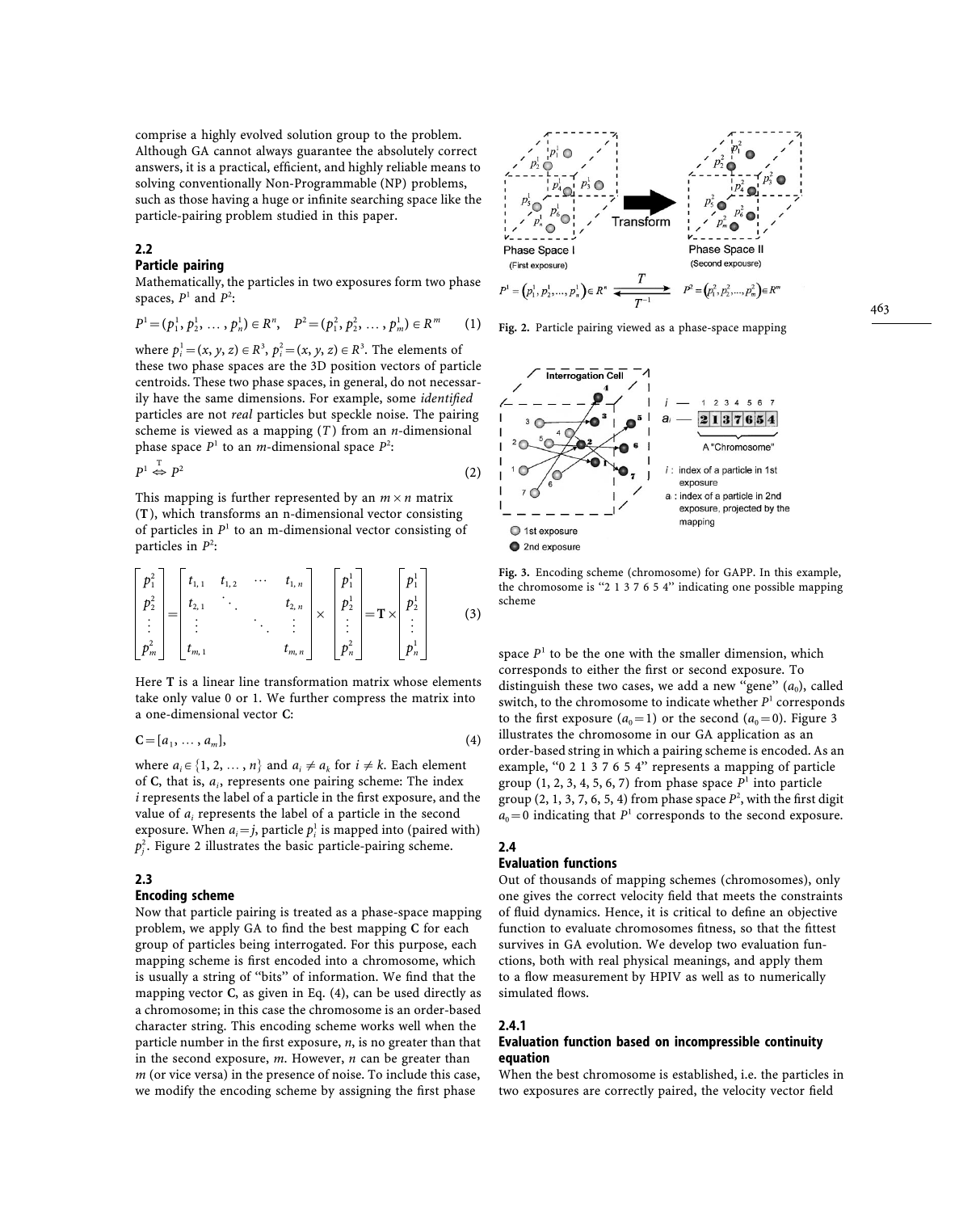should satisfy the continuity equation of a fluid flow assuming particles follow the flow faithfully. In an incompressible flow, the continuity equation is  $\nabla \cdot \mathbf{V} = 0$ . Turning the statement around, if a mapping scheme produces a velocity field with divergence-free characteristics, this scheme represents the best particle pairing scheme. In this way, the continuity equation itself can be used as an evaluation function for chromosomes. Due to unavoidable experimental errors, however, the divergence of velocity field processed from particle displacements at a single point usually are not exactly zero. Hence, we only try to find a solution scheme that gives the minimum sum of velocity divergence over all would-be velocity vectors in a finite 3D region (interrogation cell). The criterion for chromosome evaluation is then represented by

$$
\sum_{1}^{N} (\nabla \cdot \mathbf{V}^{i})^{2} = \sum_{1}^{N} (\partial_{j} V_{j}^{i})^{2} = \text{Min}
$$
 (5)

where *N* is the number of particle pairs in this interrogation cell and *i* denotes the *i*th particle pair (displacement vector).

*Divergence calculation*: Many direct numerical approximation methods exist for evaluating velocity divergence. The most straightforward seems to be calculating the velocity gradient tensor,  $\partial_i V_j$ , from the discrete (would-be) velocity field directly i j and then obtaining the divergence for each particle pair by evaluating the trace of the tensor matrix. The velocity gradient tensor is commonly evaluated using finite difference approximation, which requires homogeneous mesh grids for the velocity field. However, through particle pairing the recorded 3D particle image field in HPIV at best provides a sparse and non-uniformly dispersed velocity field before any postprocessing procedure. Hence, direct finite difference approximations are not applicable in this problem. On the other hand, we find that by using the following equation we can get a fairly good approximation for the directional gradient (or line gradient) of the velocity vector from a sparse and nonuniformly dispersed velocity field:

$$
\frac{\partial \mathbf{V}}{\partial \mathbf{n}} = \lim_{\Delta S \to 0} \frac{\Delta \mathbf{V}}{\Delta S} \cdot \mathbf{n}_0
$$
\n(6)

where  $\mathbf{n}_0$  is the unit vector along the direction of  $\mathbf{n};$  and  $\Delta \mathbf{V}$  is where  $n_0$  is the difference in the velocity vector over a short segment  $\Delta S$ . This means that the directional gradient is able to be resolved by finite difference approximation methods. Therefore, we propose to calculate velocity gradients from the resolved directional gradients based on the definition:

$$
\frac{\partial V_j}{\partial \mathbf{n}} = (n_0)_i \partial_i V_j, \quad i, j = 1, 2, 3 \tag{7}
$$

In Eq. (7), left-hand side term  $\partial V_j/\partial n$  and unit vector  $(n_0)_i$  can<br>be abtained from the continued rule in field dimensionals th Eq.  $(v)$ , for hand side term  $(v)$  for and and vector  $(v_0)_i$ , be obtained from the scattered velocity field directly; only i velocity gradient tensor  $\partial_i V_i$  is unknown. Hence, by solving the<br>three countings are against a commute all nine alaments of the i three equations, we are able to compute all nine elements of the velocity gradient tensor at a point and back out the divergence,  $\partial_i V_i$ . To provide some redundancy in order to reduce experii i mental error, we make use of  $q (q \geq 3)$  directional gradients at a point and solve the equation set:



where  $n^{(k)}$  denotes the *k*th unit directional vector at the point (*x*, *y*, *z*). In this way, we obtain a fairly good estimate of the velocity divergence for each pairing scheme (chromosome, or ''would-be''' velocity field). We can then evaluate this pairing scheme based on the minimum-divergence criterion.

It can be argued that discrepancies between particle velocities and fluid velocities are small enough so that they do not affect the effectiveness of the minimum-divergence criterion for filtering out erroneous mappings. Otherwise, the PIV measurement itself should be questioned. By the same token, the approximation of velocities by displacements over a finite time interval  $\Delta t$  is considered sufficiently accurate. These considerations stress the general requirements for successful PIV measurement, e.g. the use of neutrally buoyant particles and short double-exposure separations.

#### **2.4.2 Evaluation function based on particle-group morphology conservation**

Unlike the first evaluation function, the evaluation function based on particle-group morphology conservation is applicable to both incompressible and compressible flow. It is based on the assumption that over a small time interval  $\Delta t$ , the morphological change of a particle group in a continuum medium is minimum. The morphology of a particle group is defined by connecting adjacent particles to form a triangle mesh *in a certain sequence*. The morphology of the mesh is precisely conserved only when  $\Delta t \rightarrow 0$ . However, as long as the double-exposure interval  $\Delta t$  is kept small, a maximum similarity (or minimum morphological change) exists between the patterns of the two particle groups. In other words, a ''wrong'' sequence in one particle group (exposure) displays a larger morphological deviation from the other particle group (exposure). Hence, the goal of this pairing scheme evaluation function is to find the most similar particle patterns between two exposures.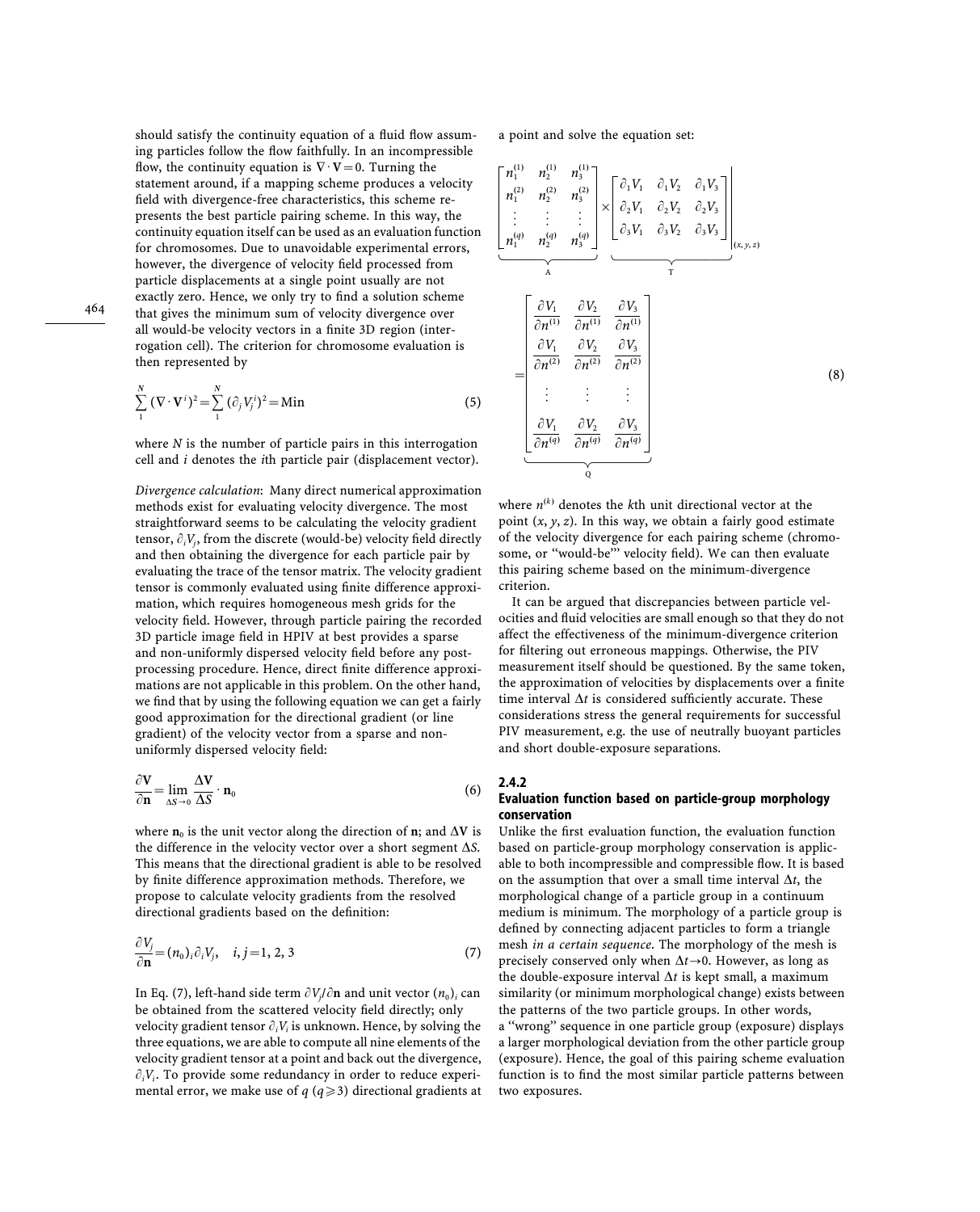

**Fig. 4.** Morphology of a 6-particle group in one interrogation cell, represented by vectors connecting the particles in a certain sequence

The morphology of a particle group in either  $P<sup>1</sup>$  or  $P<sup>2</sup>$  is expressed by a triangle mesh (a 3-D graph) whose vertices are the individual particle centroids, as illustrated in Fig. 4. Using the notification introduced in Eq. (1) to represent the vertices, a mesh is represented by morphology vectors  $M<sup>1</sup>$  or  $M<sup>2</sup>$  given in Eq. (9).

$$
\mathbf{M}^{1}(\mathbf{C}) = (\overline{p_{1}^{1}p_{2}^{1}}, \ldots, \overline{p_{i}^{1}p_{j}^{1}}, \ldots, \overline{p_{n-1}^{2}p_{n}^{1}})
$$
\n
$$
\mathbf{M}^{2}(\mathbf{C}) = (\overline{p_{1}^{2}p_{2}^{2}}, \ldots, \overline{p_{i}^{2}p_{j}^{2}}, \ldots, \overline{p_{n-1}^{2}p_{n}^{2}})
$$
\n(9)

A pairing scheme **C** establishes the corresponding relationship between two meshes from different exposures. Then, the morphological similarity of two meshes is defined as the correlation of their morphology vectors in corresponding sequence:

Similarly (M<sup>1</sup>, M<sup>2</sup>; C) =  
\n
$$
\sum_{i=1}^{\text{Dim}(M^1, M^2)} \sum_{i=1, i \leq j}^{\text{Dim}(M^1, M^2)} \frac{\|\overline{p_i^2 p_j^2} - \overline{p_i^1 p_j^1}\|^2}{\sqrt{\|\overline{p_i^1 p_j^1}\|^2 \cdot \|\overline{p_i^2 p_j^2}\|^2}}
$$
(10)

where  $Dim(M^1, M^2)$  is the dimension of the morphology vectors. The similarity representing the fitness value of a chromosome **C** is to be maximized to find the best chromosome by GA.

### **2.5**

#### **Parent selection**

Having defined chromosome and evaluation function, we now describe the GA evolution procedure including Parent Selection, Genetic Operations, and Replacement.

Parent selection emulates the mechanism of survival of the fittest in nature. We expect a fitter pairing scheme (which meets objective better) to stand a greater chance of being selected as a parent and produce a larger number of offspring. Many parent-selection mechanisms have been developed in the GA field including ranking, tournament, and proportionate schemes (Davis 1991). In this work, we implement a commonly used proportionate scheme, Roulette Wheel Selection (Goldberg 1989). The selection procedure to choose one parent follows three major steps:

- 1. The fitness value for each chromosome is evaluated, and the total fitness of the whole generation (summation of all chromosomes' fitness) is calculated.
- 2. The chromosomes in one generation are sorted according to descending fitness. The relative fitness (growth rate) for chromosome  $C_j$  is calculated from

$$
G(C_j) = \frac{\sum_{i,f(C_i) < f(C_i)}^M f(C_i)}{\sum_i^M f(C_i)}, \quad j = 1, \dots, M \tag{11}
$$

where *M* is the number of chromosomes in one generation;  $f(C_i)$  denotes the fitness value for chromosome  $C_i$ ;  $G(C_j)$ <br>is the gravith rate for chromosome  $C_i$ , youring from 0.10 is the growth rate for chromosome  $C_j$ , varying from 0 to<br>1. Changesomes that are sented by gravith rate form 1. Chromosomes that are sorted by growth rate form a selection wheel. Each slot of the whell has a width  $P(C_j) = G(C_j) - G(C_{j-1})$ , which represents the probability of chromosome  $C_j$  to be selected as parent, like a dice.

3. A random number  $p_s$  between 0 to 1 is generated to be the For random namber  $P_s$  between 6 to 1 is generated to be the parent selection possibility. The chromosome whose growth rate value is immediately above  $p_s$  is selected from the wheel<br>as an amount as one parent.

The third step repeats until enough parents are selected to produce the next generation. Clearly, the higher fitness and higher growth rate a chromosome has, the better chance it stands of being selected as parents for reproduction. In fact, fitter chromosomes often get selected multiple times.

## **2.6**

## **Genetic operations**

Proper design of genetic operations is critical to a successful Genetic Algorithm. It is especially necessary in the current work, where standard genetic operations are inadequate due to some special features of the problem. First, our searching space is a dynamic, multidimensional, non-numerical discrete space while conventional genetic operations are designed for searching continuous numerical spaces. Second, our chromosome is a character string instead of a binary string normally encountered in GA operations. Therefore, a new set of genetic operators has been designed, as described below.

## **2.6.1**

## **Initialization**

Initialization creates the first generation of chromosomes for evolution. The distribution in the first generation in the solution space can significantly affect the algorithm convergence speed. Our experience shows that a homogeneous distribution of chromosomes in the first generation provides the fastest convergence as well as the least probability for the searching procedure to be caught by local optima. Therefore, it is necessary to generate a homogeneously distributed initial generation in an effective way. Since our searching space of particle pairing schemes is a multidimensional discontinuous discrete space, a fast and homogeneous initialization operator leads to a fast convergence searching. Conventional initialization methods, designed mainly for continuous numerical spaces, do not work properly for this problem. Some initialization methods have been developed for order-based characterstring chromosome representations, such as the greedy algorithm and the nearest-neighbor algorithm, both designed for the Traveling Salesman Problem (TSP) (Johnson 1990).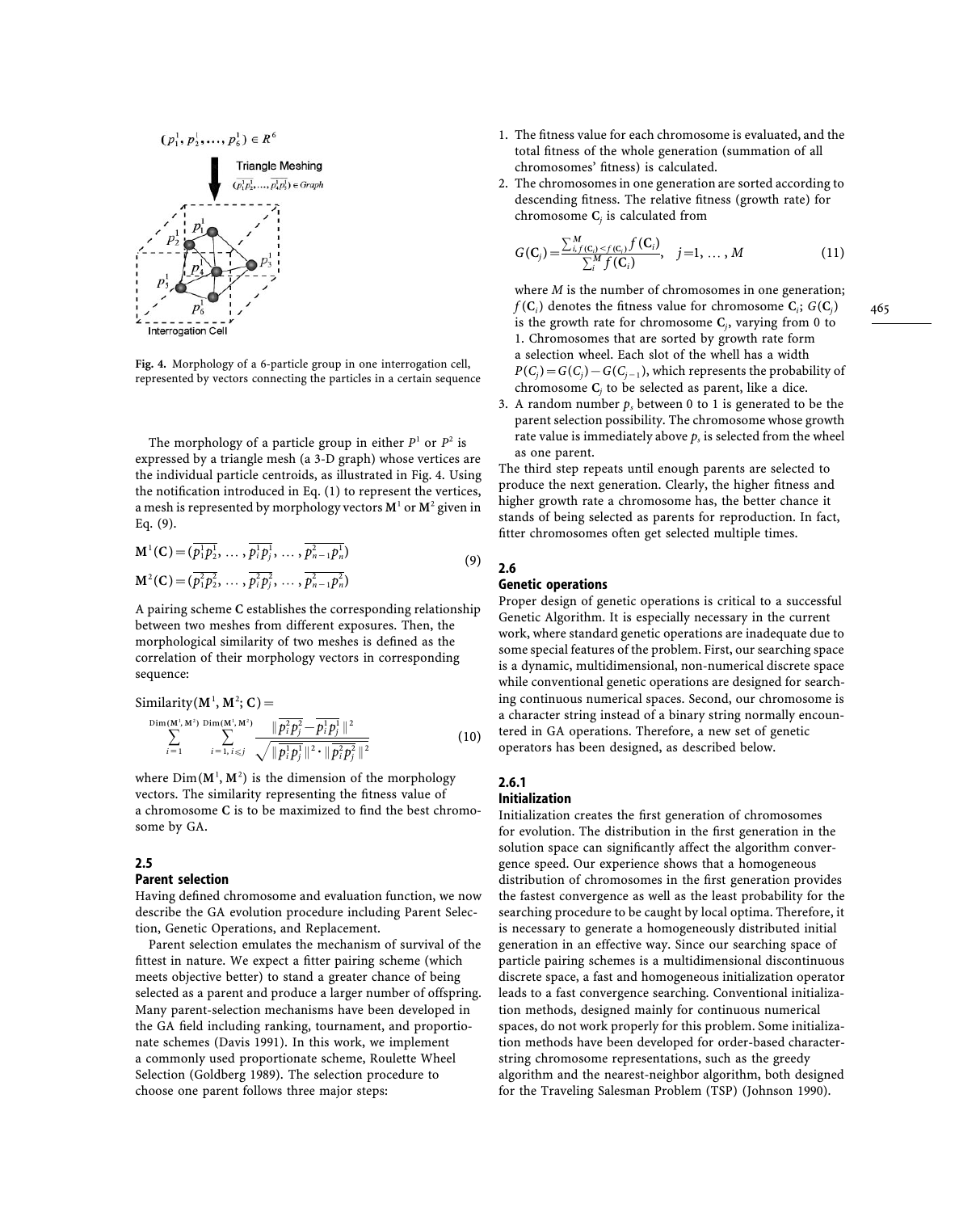

**Fig. 5.** Example of multi-point crossover operation with gene loop detection for the particle pairing algorithm

However, these methods are often used under certain specific conditions and cannot be generalized for other applications. Also, the speed of these algorithms are rather low when the searching space is large. Our initialization operator is designed as a wavelet-like transformation. In this method we initialize the whole population by a set of linear transformation. With this operation a homogenous population is produced at a high speed. Further discussion on this subject is beyond the scope of this paper and, therefore, will be reported in the future.

## **2.6.2**

## **Crossover**

Crossover combines sub-parts of two parent chromosomes to produce offspring that contain some parts of both parents' genes. Unfortunately, the simple multiple-point crossover operation generates many invalid offspring for particle pairing. This is because chromosomes representing particle-pairing schemes must meet some restrictions:

- 1. All genes in a chromosome must be unique. For example, ''1 2 3 4 1 3'' is an invalid chromosome since particle with index "3" may not appear twice in the same group.
- 2. All values from 1 to *N* must appear in a chromosome once and only once.

After further investigation, we find that in analogy to the real world, every chromosome can be decomposed into one or several gene loops which have the smallest meaningful information segments. Further decomposition of these loops results in incomplete information. Therefore, in our algorithm every gene loop operates as a *single* gene during the crossover stage. The algorithm first detects gene loops and then performs crossover operation on them. Figure 5 shows an example of a multiple crossover operation with gene loop detection in our algorithm whereby "3 4 5" in one parent and "4 7 3" in the other cannot be further decomposed. If they were decomposed, then crossover between ''3'' and ''4'' across the two strings would produce ''1 2 3 4 4 5 6 7 8 9 10 11'' and ''2 1 3 5 3 6 9 7 8 11 10.'' Both of these chromosomes contain repeating genes and thus are invalid.

#### **2.6.3**

#### **Mutation**

Mutation is an operator that introduces variations within one chromosome. The operation only occurs occasionally, with a small probability *p* . Because of the aforementioned con- $\lim_{m \to \infty}$  because of the absolute neutral constraints, the mutation operator here is defined as the interchange of any two genes in one chromosome. In order to

prevent the searching procedure from being caught by local optima as well as from vibrating and delaying the convergence speed, we vary the mutation probability from generation to generation. A larger  $p_m$  introduces more variations into new generations, and thus, enables the searching procedure to "surf" the whole solution space. On the other hand, a smaller *p*<sub>m</sub> guarantees the fitter chromosomes to be preserved in the offspring. This dynamically varying mutation parameter scheme is found to serve aforementioned two purposes well in our experimental and numerical tests. Acceleration in processing speed is clearly observed.

## **2.7**

## **Replacement strategies**

After generating offspring, an old generation (a group of chromosomes) is replaced by a new generation. For ease of implementation, we keep the population constant. To make sure that the better pairing schemes produce more offspring, some of the best chromosomes are copied from the old generation into the new one. This replacement strategy increases the probability of conservation of better genes (correct particle pairs) in the chromosomes, thereby accelerating the algorithm convergence speed. The entire GAPP evolution procedure is illustrated in Fig. 6.

#### **3**

### **Test of GAPP in an HPIV experiment**

In our preliminary HPIV test system, a trapped vortex flow was generated by horizontally moving a vertical plate in a water tank while allowing a large gap between the plate and the bottom. The flow was recorded by using the IROV holography method introduced by Meng and Hussain (1995a, b). Water flow in a 208 mm  $\times$  89 mm  $\times$  105 mm tank was seeded with 10.2 lm polystyrene spherical particles at a seeding density of about 5 particles/ $mm<sup>3</sup>$ . Simple enough to give a clearly defined vortex structure, the flow represents one of the basic but rather difficult structures for velocity extraction algorithms. The difficulty comes from the large velocity gradients and low seeding density inside the core.

A double-pulsed Nd : YAG laser beam (532 nm) was collimated and launched perpendicularly to the tank and the hologram plate placed 5 cm behind the water tank wall. This laser was a regular PIV-400 model from Spectra-Physics and did not have injection seeding or other mechanisms to boost its coherence length. This limitation was one of the main reasons for our choice of the IROV holographic scheme.<sup>1</sup> The time interval between the two pulses was 3 ms. In hologram reconstruction, an Argon-Ion laser (514 nm) was used. A 512  $\times$  480 CCD video camera with a 4  $\times$  microscope objective, which gave a 2.5 mm  $\times$  2 mm viewing area, was used to interrogate the reconstructed flow at an angle of 10*°* from the principle optical axis. The whole flow field,  $3 \text{ cm} \times 3 \text{ cm} \times 3 \text{ cm}$ , was divided into  $15 \times 15 \times 20$  Interrogate Cells (IC). Each IC had the dimensions of 2 mm  $\times$  2 mm  $\times$  1.5 mm. To acquire 3D

<sup>&</sup>lt;sup>1</sup>A more sophisticated holographic PIV system using off-axis holography is currently being implemented at our laboratory using an injection-seeded PIV-400 laser from Spectra-Physics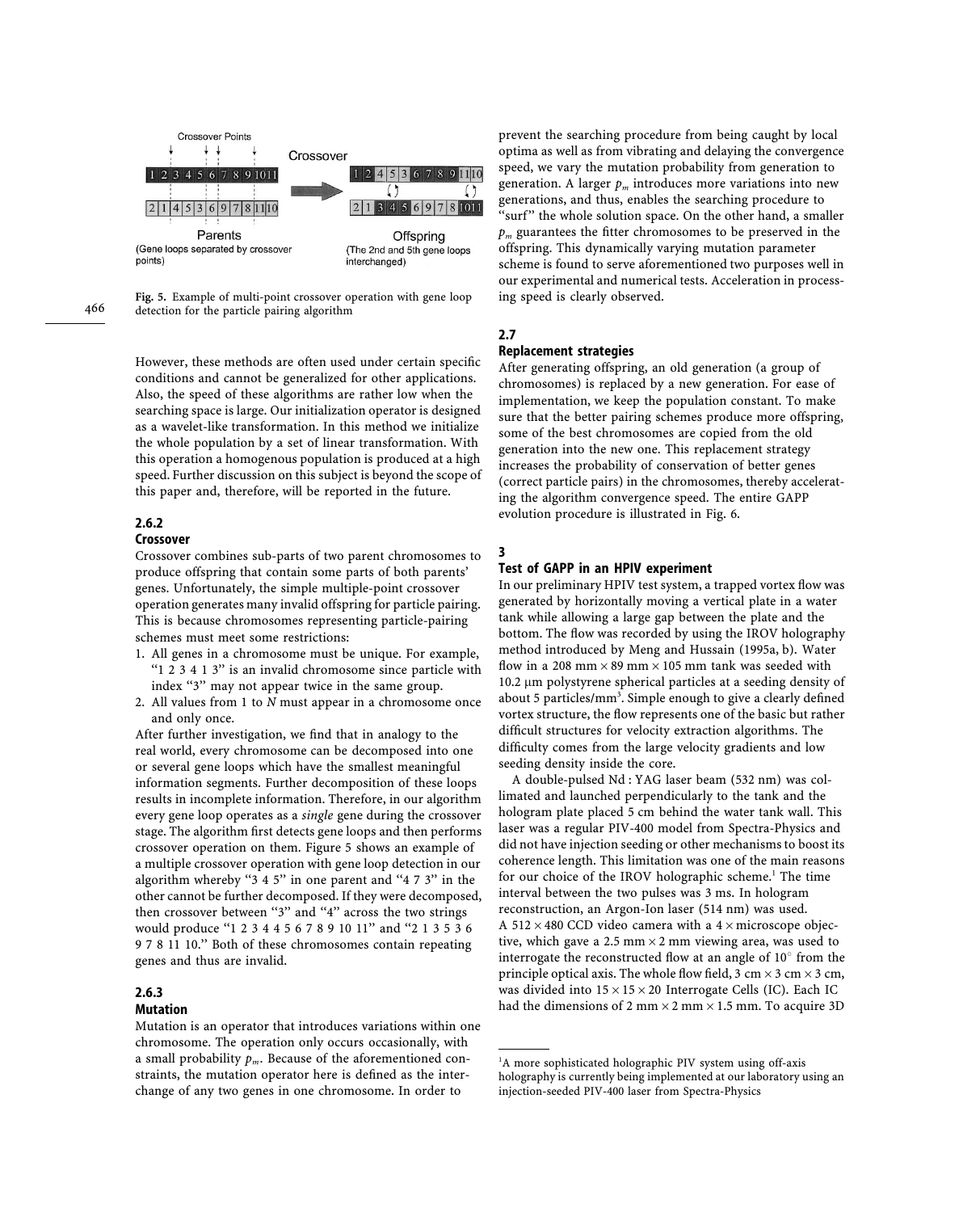



**Fig. 7.** Holographic PIV recording of a trapped vortex flow using a double-pulsed Nd : YAG laser (532 nm). The flow was seeded by 10.2  $\mu$ m polystyrene particles at a density of 5 particles/mm<sup>3</sup>. The hologram was interrogated via IROV technique

particle images, these ICs were scanned by traversing the camera using a high-precision 3D positioning system. Figure 7 shows the flow facility and in-line recording scheme of a vortical flow. To apply the particle pairing technique, particles of the two exposures need to be separated. There are many ways in HPIV and PIV to separate the two images, including double reference beams (Barnhart et al. 1994), angular recording (Meng 1994), and global shifting (Meng & Hussain 1991). Since these techniques introduce some optical complications not essential for testing the GAPP algorithm, we used manually- assisted particle recognition just to identify particles and separate the two exposures. After particle centroids were located and separated, they were encoded into position vectors. These position vectors were then input into two ''particle pools'' that correspond to the two exposures.

**Fig. 6.** GAPP evolution procedure

The implemented GAPP process (based on master*—*slave architecture) can be described in a nutshell as follows. It works with two continuously refreshing particle pools and runs in pipeline with particle acquisition, which eventually goes through the whole 3D volume. When a pool is filled with a certain number of particles (whose displacements are roughly contained in the spatial domain of the particle group), the master program converts all the particles into a phase space. Meanwhile the pools are emptied for new particle inputs. The master program starts to initialize the first generation of pairing schemes and triggers the genetic evolution cycles. In one cycle, the master selects two parent chromosomes at a time, and passes them to either one of the two slave programs, which run separately on two physical processors, for crossover, mutation and fitness evaluation. The slave program returns two offspring with fitness values back to the master program and the generation is updated (evolved). This particle pairing cycle continues until a pre-set criterion (based on the evaluation function being employed) is met and velocity extraction for this particle group is completed. When all 3D velocity vectors are obtained, this non-uniform velocity field was interpolated onto a uniform grid and its vorticity field was calculated.

Figure 8 shows the 3D velocity field extracted by the GAPP algorithm from the holographically recorded vortical flow. Figure 9 shows one plane of the velocity field superimposed by its vorticity contour. From images, we see a clear vortex sitting at the left quarter of the plots. These results show that GAPP performs reasonably well in flow regions with large velocity gradients and low seeding density such as in the vortex core.

Both evaluation functions described in Sect. 2.4 were tested in this vortical flow to be effective and produced the same correct velocity field. But the evaluation function based on incompressible continuity equation provided a faster processing speed than that based on morphology conservation.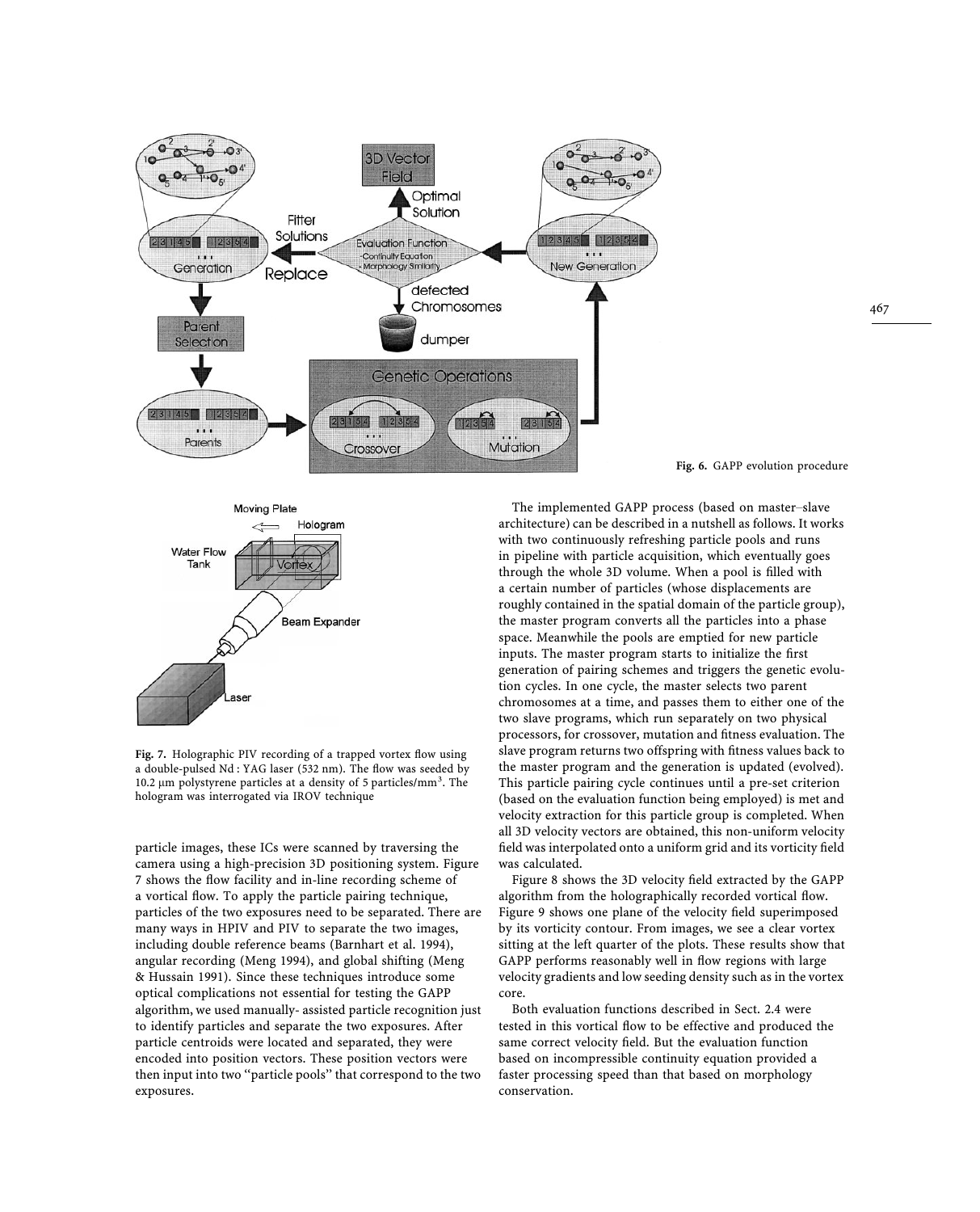

**Fig. 8.** 3D velocity field for a trapped vortex flow processed from a hologram using GAPP



**Fig. 9.** A plane of trapped vortex velocity field (2D projection) interpolated onto a uniform grid, from which vorticity field is computed. Vorticity contours are shown

### **4**

#### **Algorithm accuracy and performance evaluation**

To complete the transition from the concept to a practical tool, the GAPP algorithm needs to pass systematic evaluations of its performance including correctness, noise suppression, processing speed, parallelism, and scalability. Among these aspects, correctness and processing speed are the most critical. In this section, we conduct systematic numerical experiments to test the performance of GAPP in these two aspects.

#### **4.1**

#### **Numerical experiment setup**

All numerical experiments were conducted in a simulated 3D viscous flow near a rotating disk  $(D=4 \text{ cm}, H=4 \text{ cm})$  with a known exact solution (Schlichting 1979), as illustrated in Fig. 10. The flow was seeded by ''virtual'' particles at a density of  $100/\text{mm}^3$  to a total number of  $10^5$  particles. Displacement of



**Fig. 10.** Simulated flow field near a disk rotating in a viscous fluid compared with that extracted by GAPP

each particle was calculated by integrating the local velocity over a small time interval (5 ms). The displacements gave rise to the particle positions in the second exposure.

To simulate the effect of image noise, two percent of total particles in the second exposure was deleted. Their counterparts in the first exposure, then, were considered as noise particles. Consider three models of real-world situations: (i) no noise particles are present in either exposure; (ii) only one exposure contains noise particles; and (iii) both exposures contain noise particles. In the current work, we focused on the first two cases, which were simulated and tested in the experiments. The third case is rather difficult. We have developed a very sophisticated procedure for the algorithm to identify and eliminate noise particles from particle groups in the third case, but this procedure slows down the processing speed. On the other hand, our preliminary study shows that a good evaluation function (such as our minimum total divergence of extracted velocity field) can help in this situation to find and preserve most correct particle pairs during the GA evolution, even in the presence of noise particles in both particle groups. Hence, without evoking noise identification and elimination procedure, most particle pairs found by GAPP will be correct except for a few bad vectors when noise is present in both particle groups. To be sure, noise suppression is critical to the success of GAPP as well as other velocity extraction algorithms for HPIV, and therefore it deserves to be studied separately.

To test its accuracy or robustness of the velocity extraction results, we applied GAPP to the simulated flow since its exact velocity field was known. This experiment was conducted on a dual Pentium Pro (180 MHz) Processor PC using a sequential code. Then we evaluated the algorithm's speed performance by conducting numerical experiments using the same sequential implementation of GAPP. Finally, to evaluate the algorithm's feasibility and speed in parallel processing, we introduced parallel implementation of GAPP on three different computer architectures based on their corresponding parallel programming paradigms. Details of the setup for parallel GAPP experiments are given in Sect. 4.3.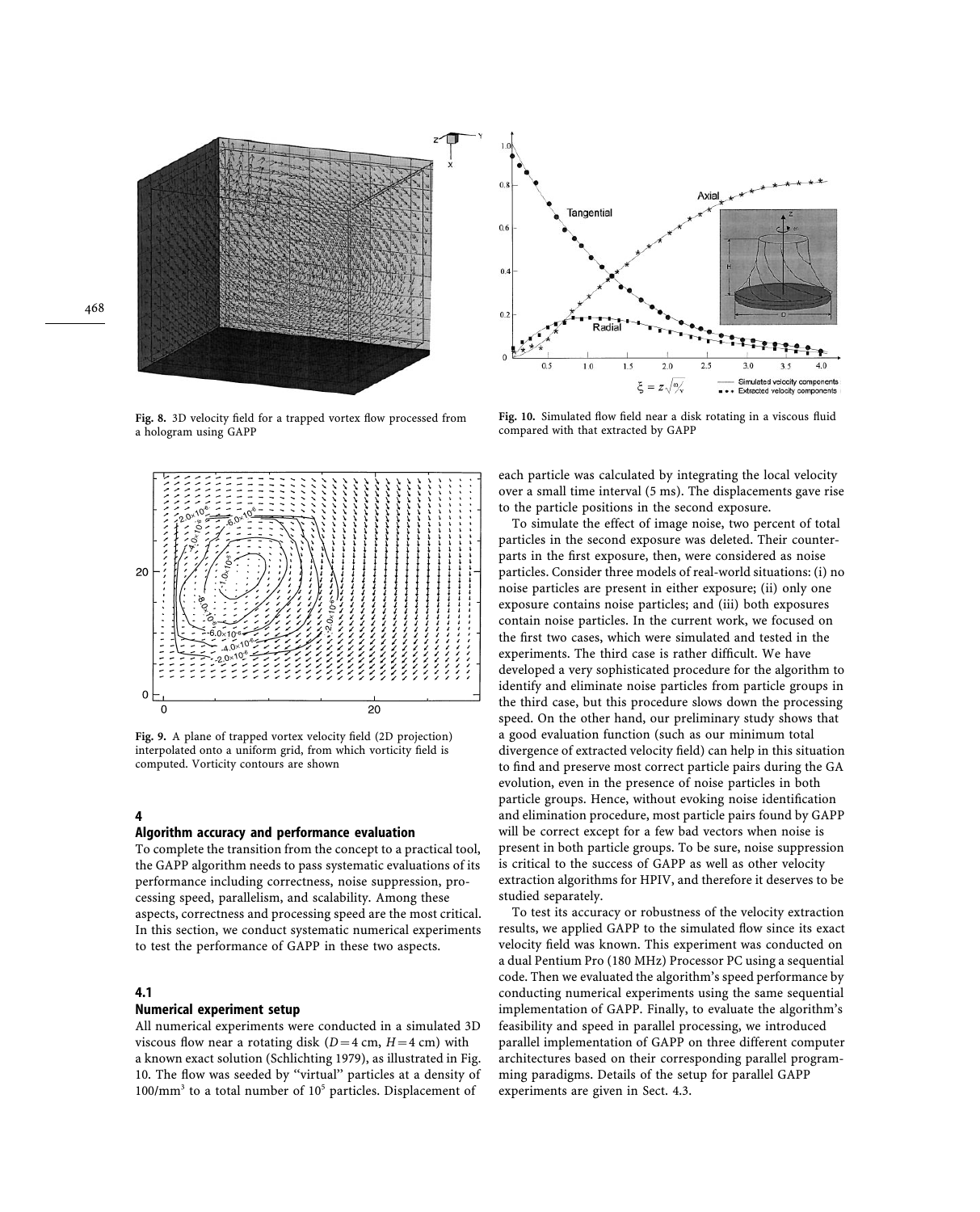#### **4.2**

#### **Robustness of GAPP velocity extraction**

The robustness of GAPP velocity extraction was tested by comparing the 3D velocity field extracted from the ''seeded'' virtual particles with the simulated flow field itself. Figure 10 shows the three velocity components plotted against the similarity variable  $\zeta$ , defined as  $z\sqrt{\omega/\nu}$ , where *z* is distance from the surface,  $\omega$  is the disk rotational velocity and  $\nu$  is the kinematic viscosity. It is evident that the two results match with each other very well except in the near disk region. The discrepancy in the near-disk region was due to the approximation by particle displacements. The particle pair detection rate was 100% for this simulated flow with 2% noise particles.

#### **4.3**

#### **Sequential particle-pairing speed**

The speed of the GAPP algorithm is influenced by the number of particles per Interrogation Cell,  $N_c$ , and the population size, *S*. The particle number per IC usually indicates how many particles need to be paired at a time and how many elements a chromosome contains. Therefore, it determines the total time for calculating the fitness of each pairing scheme. Since more particles need more time for evaluating each chromosome, an increasing  $N_c$  would lower the algorithm speed. We performed a numerical experiment to evaluate the effect of  $N_c$  on the processing speed using a sequential particle-pairing code running on a dual Pentium Pro Processor (180 MHz) PC. For each  $N_c$  value that we investigated, we conducted 1000<br>independent points arraying that and found their arrange independent pairing experiments and found their average pairing time, *T*, for obtaining the correct velocity field solution. The population sizes for each experiment was fixed at 100 chromosomes. Figure 11 shows the results plotted as pairing time  $(T)$  vs. particle number per IC  $(N_c)$ . Oscillation of the curve is mainly due to initial population size effects: a different pairing size (*N<sub>c</sub>*) requires a different initial population size, *S*,<br>the such its maximum suced Concully converged there that to reach its maximum speed. Generally, our result shows that the algorithm provides rather reasonable speeds even when a large number of particles need to be paired simultaneously.



**Fig. 11.** Average pairing time, *T*, vs. Particle number per interrogate cell, *Nc*. Population size is fixed at 100. Results are based on a sequential code



**Fig. 12.** Average pairing time, *T*, vs. generation size, *S*. The exponential growth of *T* indicates the algorithm performance is degraded when *S* increases. Results are based on a sequential code

A larger population size takes a longer time to produce one generation; in other words, it tends to converge more slowly. A smaller size evolves faster, but it cannot maintain many diversified chromosomes so that the generation may be caught by a local maximum. On the other hand, a larger population size generates a stable solution set and suppresses severe vibrations. We designed an experiment to investigate the effects of the population size. Figure 12 shows average pairing time (*T* ) vs. population size (*S*). Notice that the curve has a rather ''flat'' region for initial population size from 100 to 1000 chromosomes. This slowly changing region shows that the algorithm provides both fast convergence speeds and stable solutions in this region. Further experiments showed that when the population size was in this region, total particle pairing time for 10<sup>6</sup> particles – a typical order for the task of interrogating one hologram *—* was 10 h for sequential implementation of the algorithm.

Overall, our sequential GAPP code experimental results show that within a large range of pairing particle numbers and initial population sizes, GAPP provides very reasonable processing speeds. However, because GAPP mainly involves intensive logic operations instead of floating-point computations (like in correlation method), its efficiency decreases when particle seeding density increases. In the following section we discuss the feasibility of pairing particle parallelly to boost the processing speed further.

#### **4.4**

### **Parallel GAPP performance**

As we have noticed, the solution space of GAPP, which is the permutation of particle pairs in two phase spaces,  $p<sup>1</sup>$  and  $p<sup>2</sup>$ , increases its size drastically with the respect to the particle number. Hence, processing can be slowed down significantly when a large number of particles need to be paired. The main cause for processing speed slowing down is the increased demand for logical operations. To expedite the processing procedure of GAPP in high seeding density or large measurement volume, parallel processing is the natural remedy. Hence,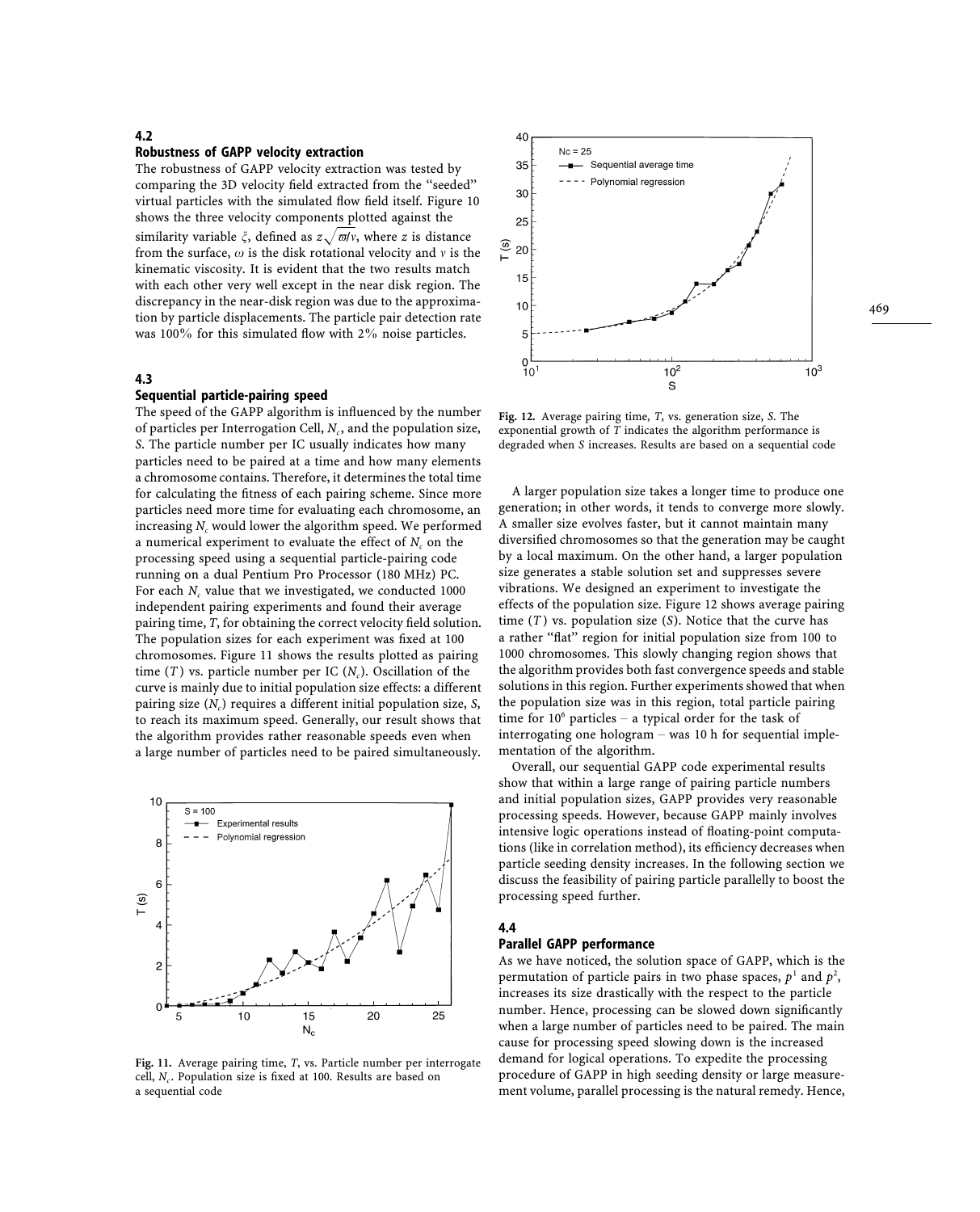

**Fig. 13.** Scheme for parallel GAPP implemented in a mater*—*slave architecture

it is important to extend GAPP algorithm from sequential to parallel implementation.

Genetic Algorithm provides strong inherent parallelism (Clipperfield et al. 1994; Petty et al. 1987), which has been explored in many different computer architectures in the form of Global GA, Migration GA (MGA), and Diffusive GA (DGA). With MGA and DGA, multiple "tribes" evolve on different computer processors with occasional migration between tribes, and the overall performance depends highly on the use of certain computer architectures, e.g. the hyper-node supercomputer. With Global GA, there is only one tribe, whose evolution is accomplished by coordinating multiple processors in a master-slave architecture (Tanse 1990). Since Global GA offers the maximum flexibility for a heterogeneous computer architecture, it is an attractive framework for a continuouslyevolving technique like Holographic PIV in an era of fastadvancing computer technology. Therefore, Global GA is adopted in our parallel GAPP algorithm. In our parallel GAPP, a master process selects two parents from an old generation at a time. These parents are dispatched instantaneously to two physical processors, each of which runs a slave program to generate offspring through crossover and mutation and to evaluate the fitness value of new chromosomes. Offspring with fitness values are then sent back to the master program for replacement operation. Figure 13 shows the computer architecture for a master-slave Global GA Particle Pairing.

In this section, we investigate the feasibility of parallel master-slave GAPP algorithm in all existing parallel processing paradigms and examine their parallelization characteristics, speedup and scalability.

*Parallel implementation setup*: We implemented three parallel paradigms in the model of Global GA to mimic three existing parallel processing paradigms, as described below.

- (a) Multiple Instruction Single Data (MISD), or Shared Memory Paradigm (SMP), was implemented on a dual Pentium Pro Processor PC. Two slave processes ran on two different physical processors and operated on data stored in the shared memory.
- (b) Multiple Instruction Multiple Data (MIMD), or Message Passing Paradigm (MPP), was implemented on a workstation cluster of 11 SunSPARC10 workstations. This paradigm is also known as Distributed Parallel Computation Paradigm. Eleven slave programs were executed separately

on different workstations. A master program sat on one workstation with the largest memory where all the particle information was stored. The slave and master programs exchanged data through a PVM-like (Parallel Virtual Machine) communication package that interconnects with remote workstations, evoke and execute programs on remote UNIX Workstations and Windows NT PCs.

(c) Hybrid Paradigm is a combination of SMP and MMP. Each machine was connected with others through Message Passing. Each machine could have multiple physical processors to run slave processes. The processes running in a multiprocessor machine used SMP to coordinate among themselves. One master program dynamically detected the workload of each machine including communication overhead and computation time. This master program determined the data packet size for the next patching to allow the algorithm to optimize its global performance. This active dynamic control makes the Hybrid Paradigm more flexible. We configured nine single-processor SunSPARC10 workstations and one dualprocessor Pentium Pro PC as computation nodes in MPP. The dual processors in the PC were further configured to work in SMP.

*Speedup*: Speedup is evaluated as the parallel processing speed versus the sequential processing speed. It is directly related to workload and processor number (Lester 1993). The workload can be represented by parallel-to-sequential ratio,  $F_{p/s}$ , which is defined as the number of operations that can be parallelized divided by the remaining number of operations. It can be shown that

$$
F_{p/s} = \frac{2N_c^2}{S+1}
$$
 (12)

The main parallel operations include crossover, mutation, and fitness evaluation. The larger the number of particles to be paired in one IC (*NC*), the longer a chromosome is, and hence the more parallel workload. Initialization and parent selection, on the other hand, are the main sequential operations. Hence population size *S* affects  $F_{p/s}$  adversely. Figure 14 shows the log<br>plat of theoratical maximum apacelup of the classithm are plot of theoretical maximum speedup of the algorithm vs. parallel-to-sequential ratio  $F_{ps}$ . From the plot speedup in-<br>process with  $F_{\alpha}$  and number of nue seconds  $N_{\alpha}$  From Eq. ( creases with  $F_{p/s}$  and number of processors  $N_p$ . From Eq. (12), we see that a larger particle number per IC and a smaller chromosome number per generation result in a higher parallel-to-sequential ratio, and *F*<sub>*p/s*</sub>, and thus, a higher<br>creative. This implies that the CAPP also ithm has an speedup. This implies that the GAPP algorithm has an intrinsically better parallelism in handling larger data sets than smaller data sets. This is a major distinction between our algorithm and conventional Particle Tracking methods. *Scalability*: Scalability is another important feature to be considered for a parallel algorithm. Two experiments are designed to test scalability for MPP and Hybrid architectures. The programs run on eleven SunSPARC10 workstation clusters and a hybrid architecture with nine SunSPARC10 workstations and one dual processor PC, separately. Figure 15 shows the experimental results of speedup vs. processor number for MMP. It shows an exponential growth of speedup with respect to processor number. The results for Hybrid Paradigm demonstrate the similar relationship between speedup and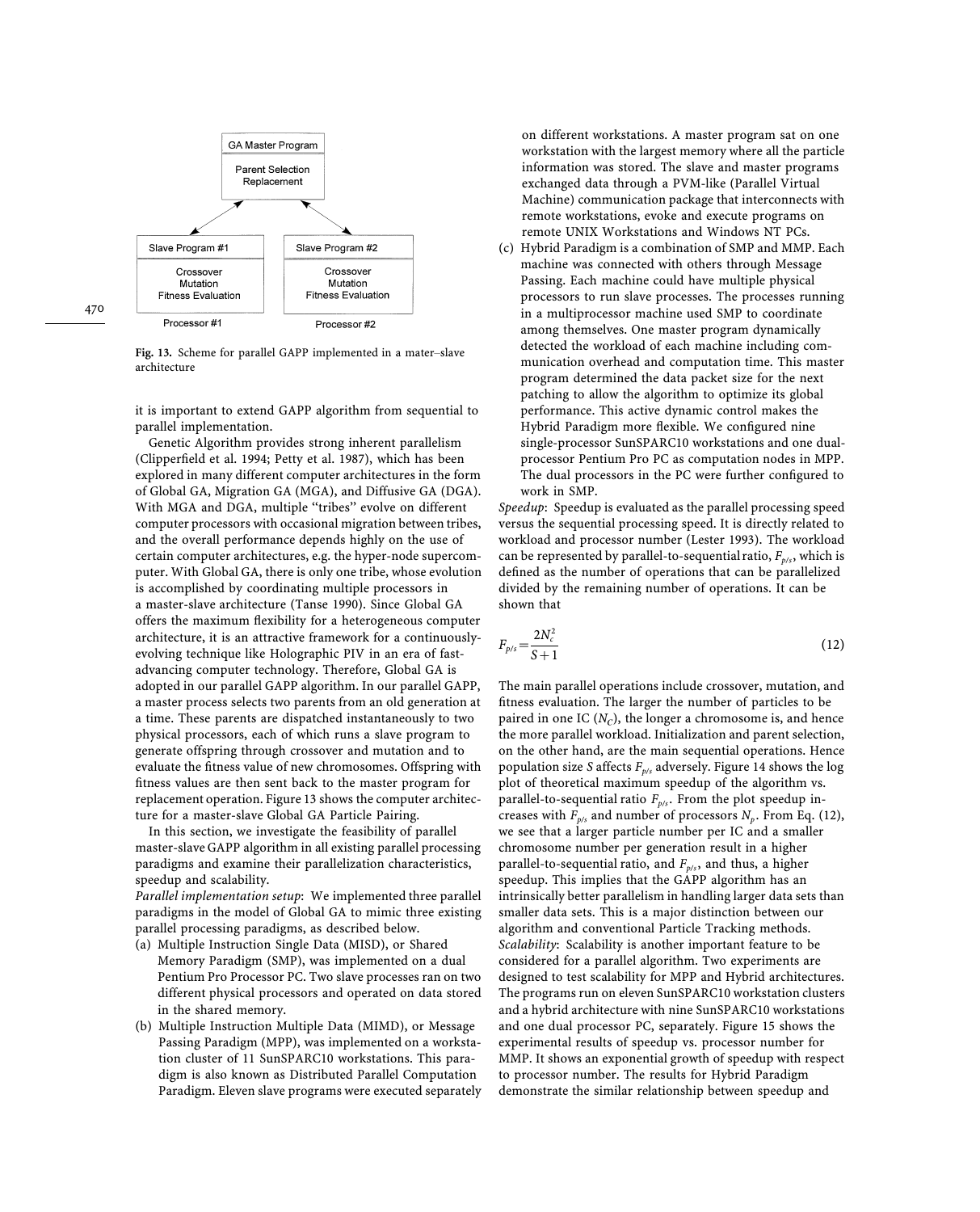

**Fig. 14.** Theoretical maximum speedup vs. parallel-to-sequential ratio  $F_{p/s}$ , evaluated for different numbers of processors



**Fig. 15.** Speedup vs. processor number for MPP running on a cluster of 11 networked single-processor SPARC10 workstations

processor number. However, Hybrid Paradigm shows slightly better scalability than MMP, especially with large  $F_{p/s}$  ratios.<br>Persuas of the use of a dynamic vertiled distants Urbeid Because of the use of a dynamic workload detector, Hybrid Paradigm approaches the theoretical linear speedup more closely.

Table 1 highlights the speedup for three major parallel processing paradigms and their corresponding architectures tested in this study.

### **4.5**

#### **Comparison with other algorithms**

We would like to compare GAPP with existing PIV velocity extraction algorithms, roughly categorized into particle tracking and correlation, in the context of 3D velocity field extraction. Particle tracking algorithms are optimization

**Table 1.** Speedup for three major parallel processing paradigms and architectures

| Architecture                                                             | Parallel processing<br>paradigm | Speedup     |
|--------------------------------------------------------------------------|---------------------------------|-------------|
| Dual Processor Pentium Pro<br>180 MHz (2 CPUs)                           | Shared Memory                   | $1.5 - 1.9$ |
| 11 clustered SunSPARC10 via<br>10Base T connection (11 CPUs)             | Message Passing                 | 9           |
| 9 SunSPARC10 and 1 dual-<br>processor Pentium Pro 180 MHz<br>$(11$ CPUs) | Hybrid Paradigm                 | 10          |

procedures which find the smoothest particle trajectories among several consecutive frames or search for the most probable displacements between two exposures. Most of them are developed for low particle density situations. When seeding density increases, the task for searching the optimization space becomes too huge to be tackled by normal optimization methods. Such methods, while appropriate for low-density, multi-camera PTV (Kasagi and Nishino 1991; Guezennec et al. 1994) that tracks only several hundred particles for the entire flow, are inappropriate for HPIV, which handles millions of particles. Also, optimization criteria for these methods often lack robust physical meanings so that the detected velocity vectors often have biases. On the other hand, correlation-based methods make use of statistical averaging and high floatingpoint performance of computers to extract velocity rapidly. However, they are mainly designed for two-dimensional or stereoscopic 2D flow measurements. A three-dimensional volume correlation for 3D velocity extraction (Gray and Created 1993) has the drawbacks of large memory consumption and low processing speed. Furthermore, the high-seeding density required for correlation algorithms is often difficult to achieve with a simple holographic scheme. Our algorithm combines the strength of both tracking and correlation and uses holography as its basic recording scheme to transfer highly compact, instantaneous, three-dimensional flow field information. With the aid of the robust Genetic Algorithm, 3D velocity fields are extracted reliably with high spatial resolutions at practical speeds.

To have more specific measures, we compare the performance of GAPP and 3D correlation for a typical 3D flow. With the hologram-recorded trapped vortex, however, we found that the 3D correlation method produced excessive ''bad'' vectors due to low seeding density. Hence, to evaluate processing speed of the two algorithms, we used the simulated flow near a viscous rotating disk. In a flow region of 6 cm  $\times$  6 cm  $\times$  6 cm "seeded" with 10  $\mu$ m particles at a density of 5 particles/mm<sup>3</sup>, we applied both GAPP and 3D cross-correlation to extract the velocity field. The entire flow field was divided into  $60 \times 60 \times 60$ ICs. The 3D cross-correlation algorithm was implemented by  $64 \times 64 \times 64$  FFT. For the purpose of comparison, both algorithms were tested on a single Pentium Pro Processor (180 MHz) of a dual-processor PC running WindowsNT 4.0. Table 2 highlights the performance comparison of these two methods. Figure 16 shows the velocity components extracted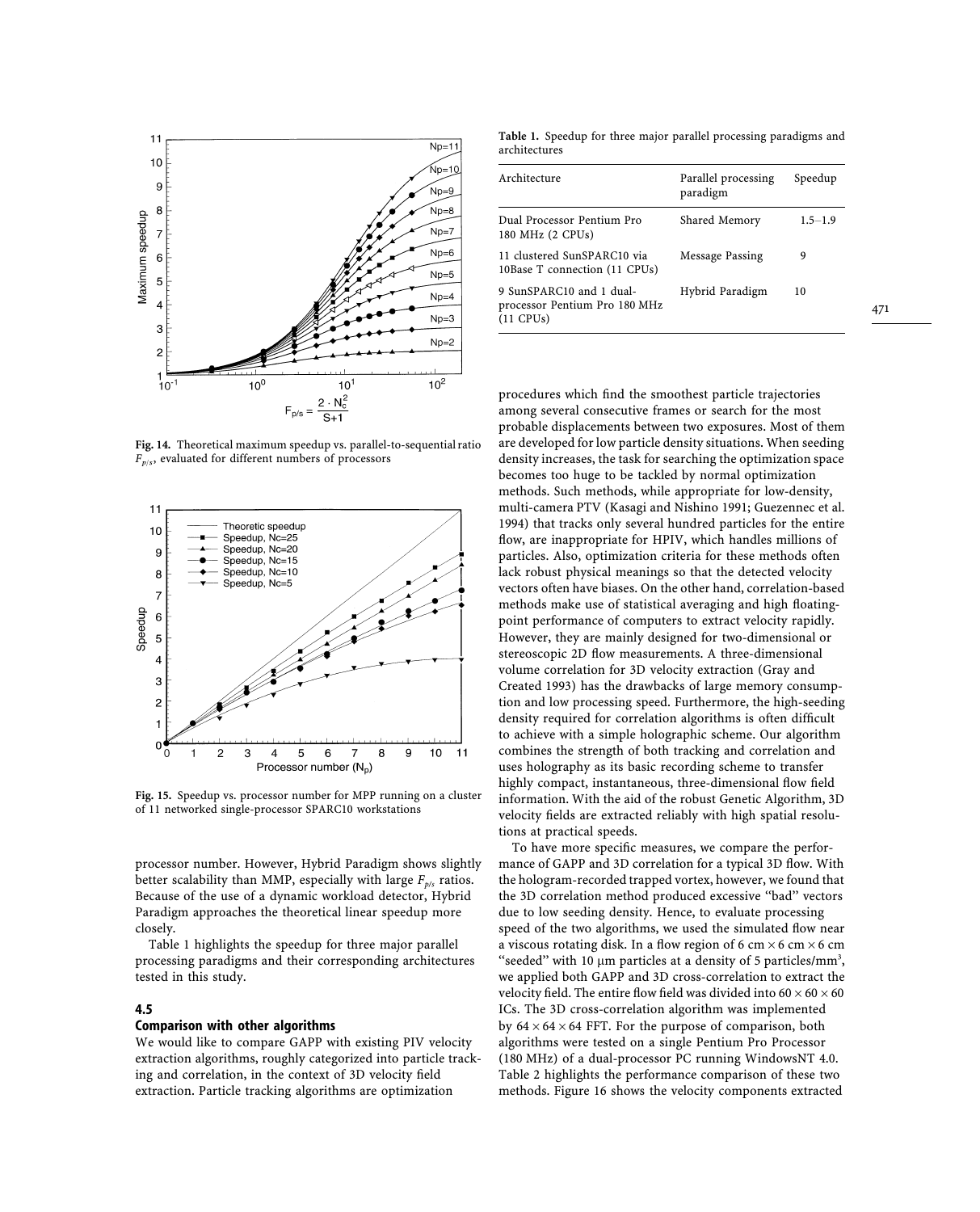**Table 2.** Performance comparison of 3D correlation method and Particle Pairing using Genetic Algorithm for the flow near a rotating disk with the dimension of 6 cm  $\times$  6 cm  $\times$  6 cm

| Features                  | 3D correlation              | GAPP                        |
|---------------------------|-----------------------------|-----------------------------|
| Total vectors             | $2.16 \times 10^{5}$        | $1.08 \times 10^{6}$        |
| Spatial resolution        | 1 vector(s)/mm <sup>3</sup> | 5 vector(s)/mm <sup>3</sup> |
| Total calculation time    | 2450 h <sup>(1)</sup>       | 10 <sub>h</sub>             |
| Calculation time per IC   | 4 s                         | $100 \text{ ms}$            |
| Memory consumption per IC | 8 Gbytes $^{(2)}$           | $<$ 1 kbytes                |

472

Note: (1), (2) Total calculation time and memory consumption can be greatly reduced if correlation is performed on particle centroids instead of on particle images. This new correlation approach is a part of our on-going research. The main advantage of GAPP is its intelligent processing in situations that correlation cannot handle, such as sparse seeding in complex flow fields



**Fig. 16.** Velocity fields extracted by 3D correlation and particle pairing methods compared with simulation result

by GAPP and 3D correlation methods as compared to the simulated rotating disk flow, as functions of the similarity variable  $\xi$ . Results show that, with correlation method more "bad" vectors were generated near the disk surface (especially visible on the radial component), making up to 4% of the total vectors. It must be pointed out that this flow does not have as large velocity gradients as most turbulent and vortical flows in real applications and hence the reduction of bad vector by GAPP is not obvious. However, it suffices for evaluation and comparison of the algorithm speed.

## **5**

## **Conclusions**

We have proposed a novel velocity extraction technique, GAPP, designed for 3D volumetric Holographic PIV data processing. Conventional PIV data processing methods based on correlation face the problem of inaccurate velocity representation in low seeding density regions and large velocity gradients. A 3D PIV technique such as a relatively simple holographic PIV scheme (e.g. IROV) presents a much more

severe challenge to correlation methods than planar PIV, since the particle density allowed in 3D imaging volume is fundamentally limited. A promising solution for velocity field extraction in this case is particle pairing. We have shown that pairing particle images between exposures separated by a small  $\Delta t$  not only is viable but also offers higher accuracy and higher spatial resolution in 3D velocity extraction than correlation.

Without the aid of statistics, particle pairing must rely on good judgment. We have proposed two evaluation functions, based on continuity equation of incompressible flow and morphology conservation of particle groups, to filter and search for the best pairing schemes. Both evaluation functions are shown to be reliable and effective in our GAPP method. However, such a search is usually a lengthy process. With its inherent efficiency in searching a large solution space, Genetic Algorithm (GA) therefore becomes the implementation engine for particle pairing. To further increase the speed, a set of new genetic operators are specially designed including fast initialization, dynamic mutation, and orderbased crossover. All these developments make GAPP not only accurate but fast as well. The GAPP algorithm is tested in HPIV measurement and a series of numerical experiments. Results show that compared to 3D correlation, GAPP gives more accurate velocity measurement in low seeding density regions and large velocity gradients in 3D space as well as higher processing speed.

Since Holographic PIV handles a massive amount of data, processing speed of GAPP is critical. Tests of sequential implementation of GAPP yield encouraging performance. Furthermore, its inherent parallelism and scalability make GAPP a promising practical alternative to correlation techniques for HPIV data processing.

#### **References**

- **Beck SJ; Lee SJ** (1996) New two-frame particle tracking algorithm using match probability. Exp Fluids 22: 23*—*32
- **Barnhart DH; Adrian RJ; Meinhart CD; Papen GC** (1994) Phaseconjugate holographic system for high-resolution particle image velocimetry. Appl Opt 33: 7159*—*7170
- **Chipperfield AJ; Fleming PJ** (1994) Parallel genetic algorithms: a survey. ACSE Research Report No. 518, University of Sheffield
- **Cowen EA; Monismith SG** (1997) A hybrid digital particle tracking velocimetry technique. Exp Fluids 22: 199
- **Davis L** (1991) Handbook of genetic algorithm. Van Nostrand Reinhold, New York
- **Gray C; Greated CA** (1993) Processing system for the analysis of particle displacement hologram, Proc SPIE Conf Optical Diagnostics and Fluid and Thermal Flow, V 2005, San Diego, 1993
- **Goldberg DE** (1989) Genetic algorithm in search, optimization, and machine learning. Addison*—*Wesley, Reading, MA
- **Goldberg DE** (1994) Genetic and evolutionary algorithms come of Age. Commun ACM 37: 113*—*119
- **Guezennec YG; Brodkey RS; Kent JC** (1994) Algorithms for fully automated three-dimensional particle tracking velocimetry. Exp Fluids 17: 209*—*213
- **Johnson DS** (1990) Local optimization and the traveling salesman problem. M. S. Paterson (ed), Proc 17th Colloquium on Automata, Languages, and Programming, Lecture Notes in Computer Science, Vol. 443, pp 446*—*460, Springer, Berlin
- **Kasagi N; Nishino K** (1991) Probing turbulence with three-dimensional particle-tracking velocimetry. Exp Thermal Fluids Sci 4: 601*—*610